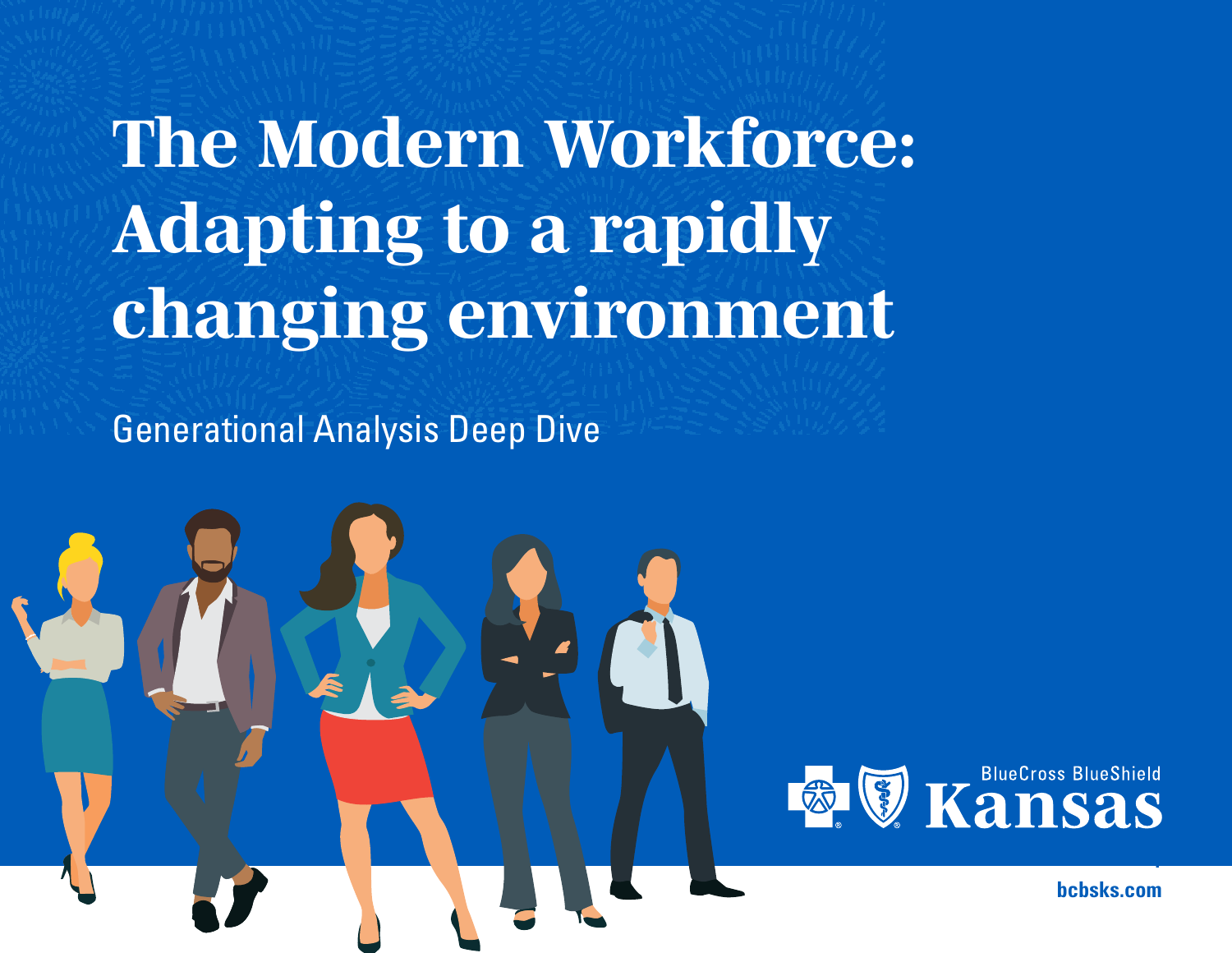When thinking about the modern workforce, we have to consider generational segments. Defining "generations" is not an exact science. The breakdowns are subjective and the traits of each cohort are generalized. For the most part, date ranges for generations are based around common economic, social or political factors that happened during formative years.

## **This guide will take a closer look at:**

- Who are they? What characteristics and traits define the group?
- What are their overall belief systems and approach to society?
- What are their shopping and commerce habits?
- What does the workforce breakout by industry look like?
- What do they value in the workplace?

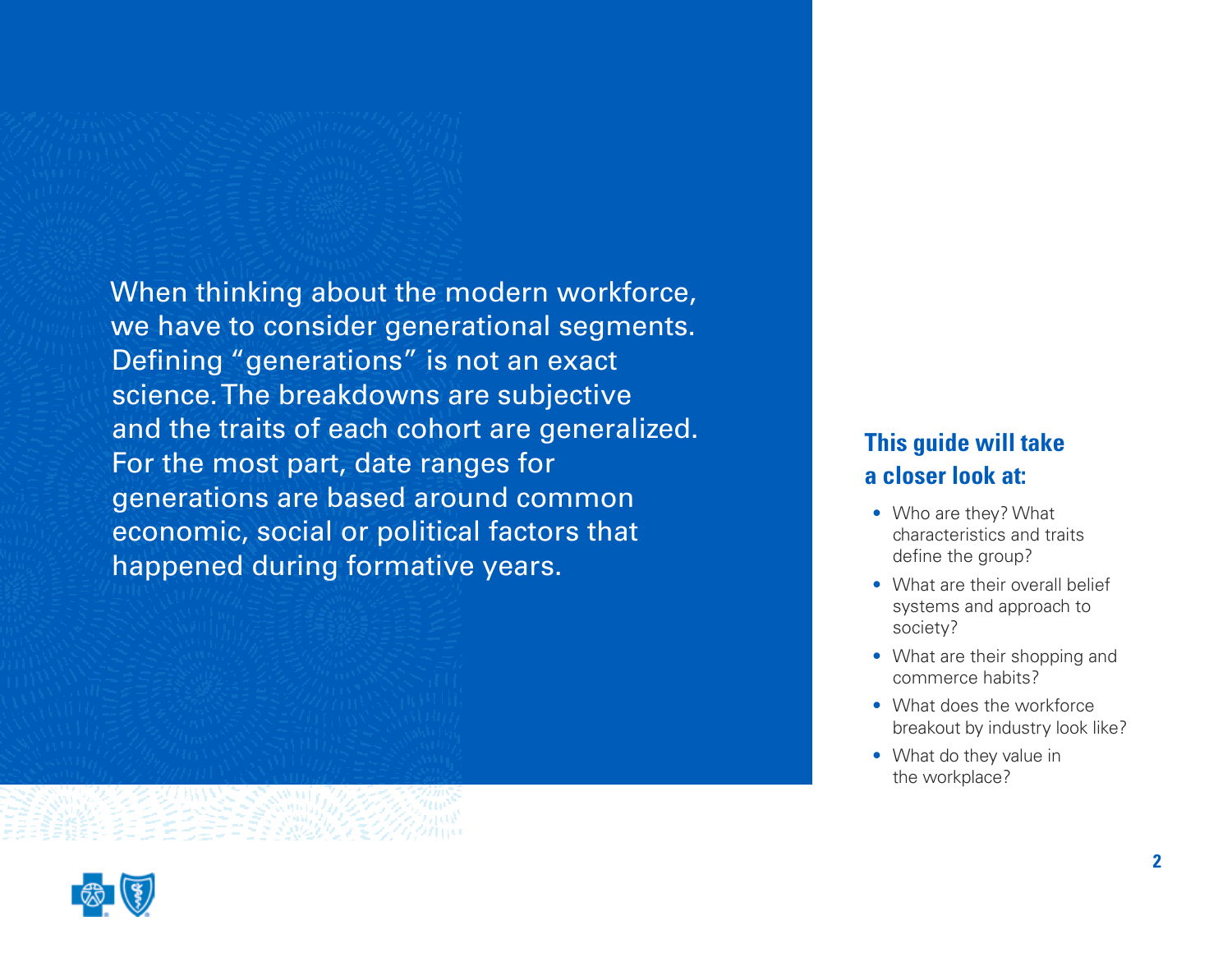## **Demographics, Employment, Key Facts**

#### *Data as of 2020*

|                                 | <b>Silent</b><br><b>Generation</b><br>Page 4                              | <b>Baby Boomers</b><br>Page 7                                             | <b>Generation X</b><br>Page 10                                                   | <b>Millennials</b><br>Page 13                                                                    | <b>Generation Z</b><br>Page 16                                                             | <b>Generation</b><br><b>Alpha</b><br>Page 19      |
|---------------------------------|---------------------------------------------------------------------------|---------------------------------------------------------------------------|----------------------------------------------------------------------------------|--------------------------------------------------------------------------------------------------|--------------------------------------------------------------------------------------------|---------------------------------------------------|
| Year Born                       | 1928-1945                                                                 | 1946-1964                                                                 | 1965-1980                                                                        | 1981-1996                                                                                        | 1997-2010                                                                                  | 2011-2025                                         |
| Age Range                       | 76-93 years old                                                           | 57-75 years old                                                           | 41-56 years old                                                                  | 25-40 years old                                                                                  | 11-24 years old                                                                            | 10 years old<br>or younger                        |
| Race                            | 85% white,<br>9% black,<br>4% asian,<br>2% other                          | 81% white,<br>11% black,<br>5% asian,<br>2% other                         | 77% white,<br>13% black,<br>7% asian,<br>3% other                                | 73% white,<br>15% black,<br>7% asian,<br>4% other                                                | 73% white,<br>15% black,<br>6% asian,<br>7% other                                          | 71% white,<br>15% black,<br>6% asian,<br>8% other |
| Population Distribution         | 7%                                                                        | 21%                                                                       | 18%                                                                              | 23%                                                                                              | 18%                                                                                        | 13%                                               |
| <b>Employment Distribution</b>  | 1% (1.8MM)                                                                | 23% (33.4MM)                                                              | 31% (45.4MM)                                                                     | 34% (49.9MM)                                                                                     | 12% (17.2MM)                                                                               | N/A                                               |
| Employment-Population<br>Ratio  | 8%                                                                        | 45%                                                                       | 75%                                                                              | 75%                                                                                              | 46%                                                                                        | N/A                                               |
| Top Industries Employed         | N/A                                                                       | Healthcare and<br>social assistance,<br>manufacturing,<br>retail trade    | Healthcare and<br>social assistance,<br>manufacturing,<br>education<br>services  | Healthcare and<br>social assistance,<br>professional and<br>technical services,<br>manufacturing | Retail trade,<br>accommodation<br>and food service,<br>healthcare and<br>social assistance | N/A                                               |
| <b>Top Values and Attitudes</b> | Traditional,<br>responsible,<br>self-reliant,<br>obedient,<br>hardworking | Optimistic,<br>focused,<br>competitive,<br>independent,<br>seek stability | Skeptical, realistic,<br>resourceful,<br>adaptable,<br>seek work/life<br>balance | Collaborative,<br>ambitious,<br>resilient,<br>confident,<br>questioning                          | Entrepreneurial,<br>pragmatic,<br>values change<br>and inclusion,<br>takes action          | Technological,<br>hyper connected,<br>diverse     |



**Population Distribution:** % of what each specific generation makes up in the total U.S population **Employment Distribution:** % of what each specific generation makes up in the total U.S employed civilian labor force population **Employment-Population Ratio:** % of the total U.S employed civilian labor force population out of the total U.S civilian noninstitutional population **Civilian Noninstitutional Population:** people 16 years of age and older residing in the 50 States and the District of Columbia who are not inmates of institutions, and who are not on active duty in the Armed Forces **Civilian Labor Force Population Employed:** all persons in the civilian noninstitutional population classified as employed

**3**

**[BLS](https://www.bls.gov/cps/cpsaat03.htm)** [Mintel](https://portal.mintel.com/portal/login?next=https%3A%2F%2Freports.mintel.com%2F%3Flogon%26start%3Ddisplay%26id%3D1047413)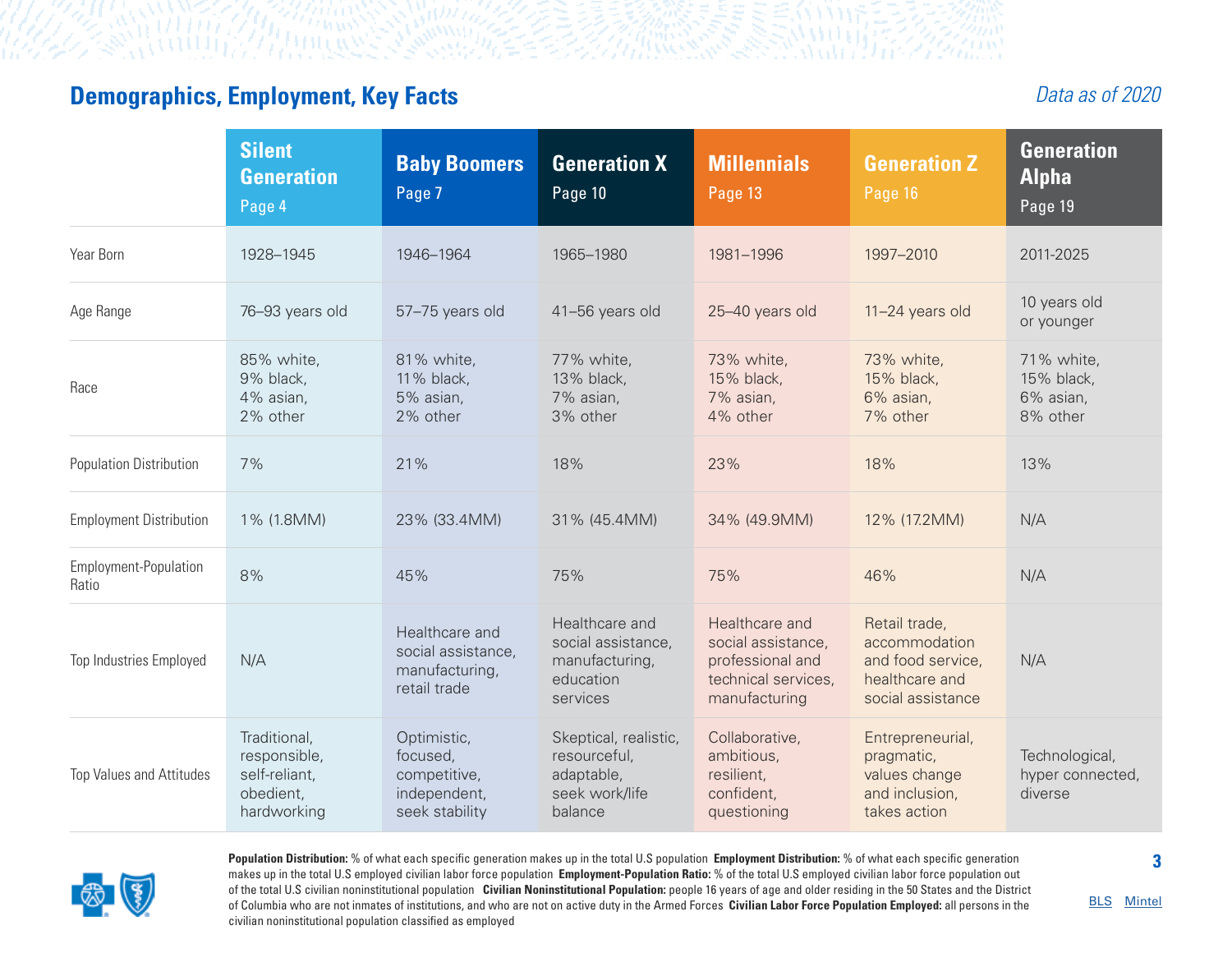<span id="page-3-0"></span>

# *Silent Generation*

# The Traditionalists

The Silent Generation grew up as children of crisis, seeing older people fight in wars and live extra lean. Rather than trailblaze, they tend to conform and adapt just as they did post WWII. Patriotism, sacrifice and doing more with less very much define the overall attitude of this generation.

**Age:** 76–93 years old

**Life Event Context:**  Great Depression, WWII

**Representation of labor force:**  1% (1.8MM people)

#### **Values and attitudes**:

**Traditional** Responsible and self-reliant Willing to sacrifice Obedience over individuality Moral Respect for rules and authority Hardworking

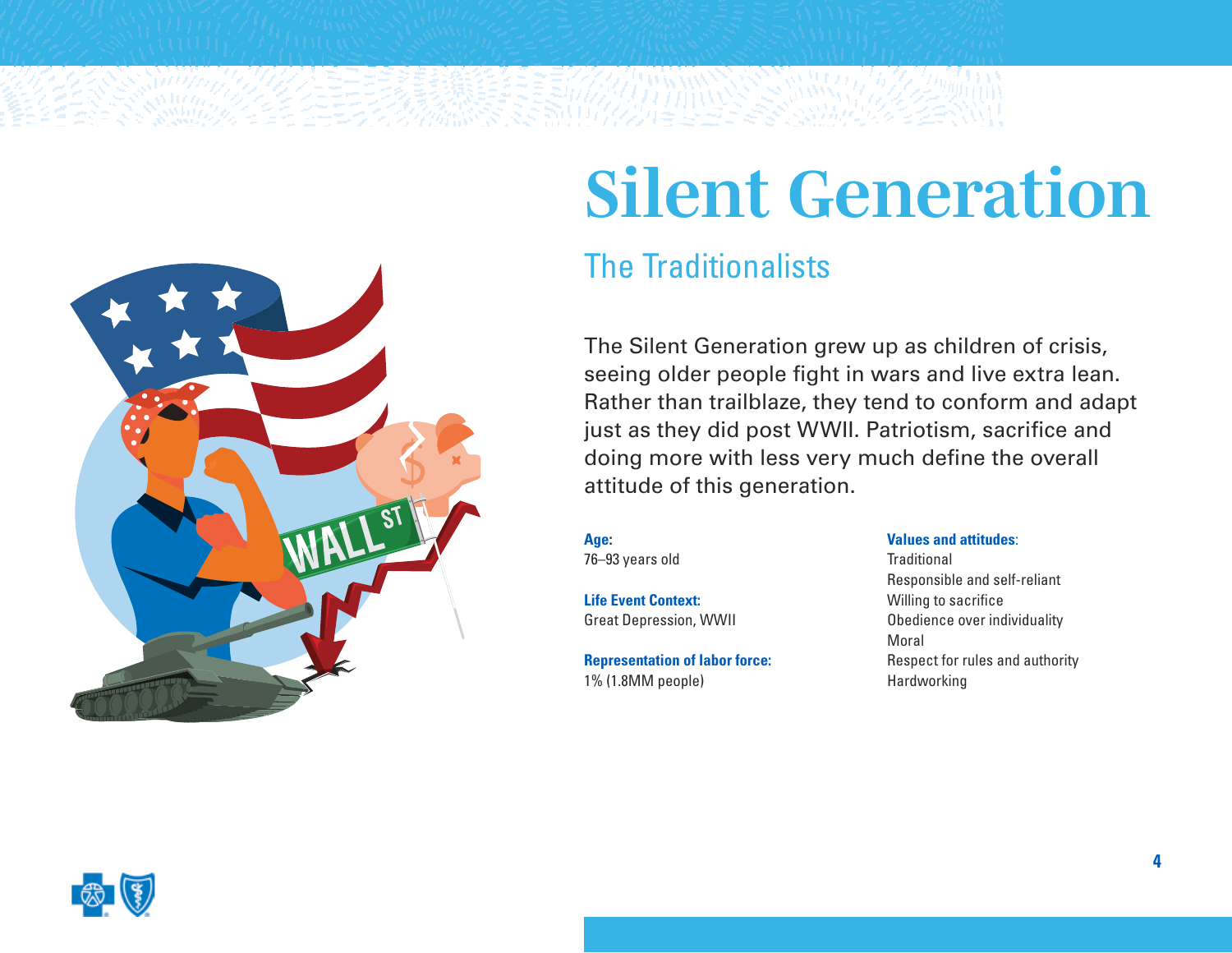## **Silent Generation**

# *Work*

A vast majority of Silent Generation professionals are retired, but those that do still work, often work for mental stimulation, connection or extra spending money.



## **What they value in work:**

#### **Experience**

Believe advancing in a career requires tenure and experience.

#### **Financially motivated**

Having experienced financial insecurity at a young age, motivated to provide for themselves and their families and thus seek financial security in their jobs.

#### **Self-reliance**

Place an emphasis on getting tasks done independently.

#### **Traditionalism**

Comfortable with hierarchy and authority, used to more traditional work environments and may struggle with concepts like open office plans, shared workspaces or the more friendly tone of the modern workplace.

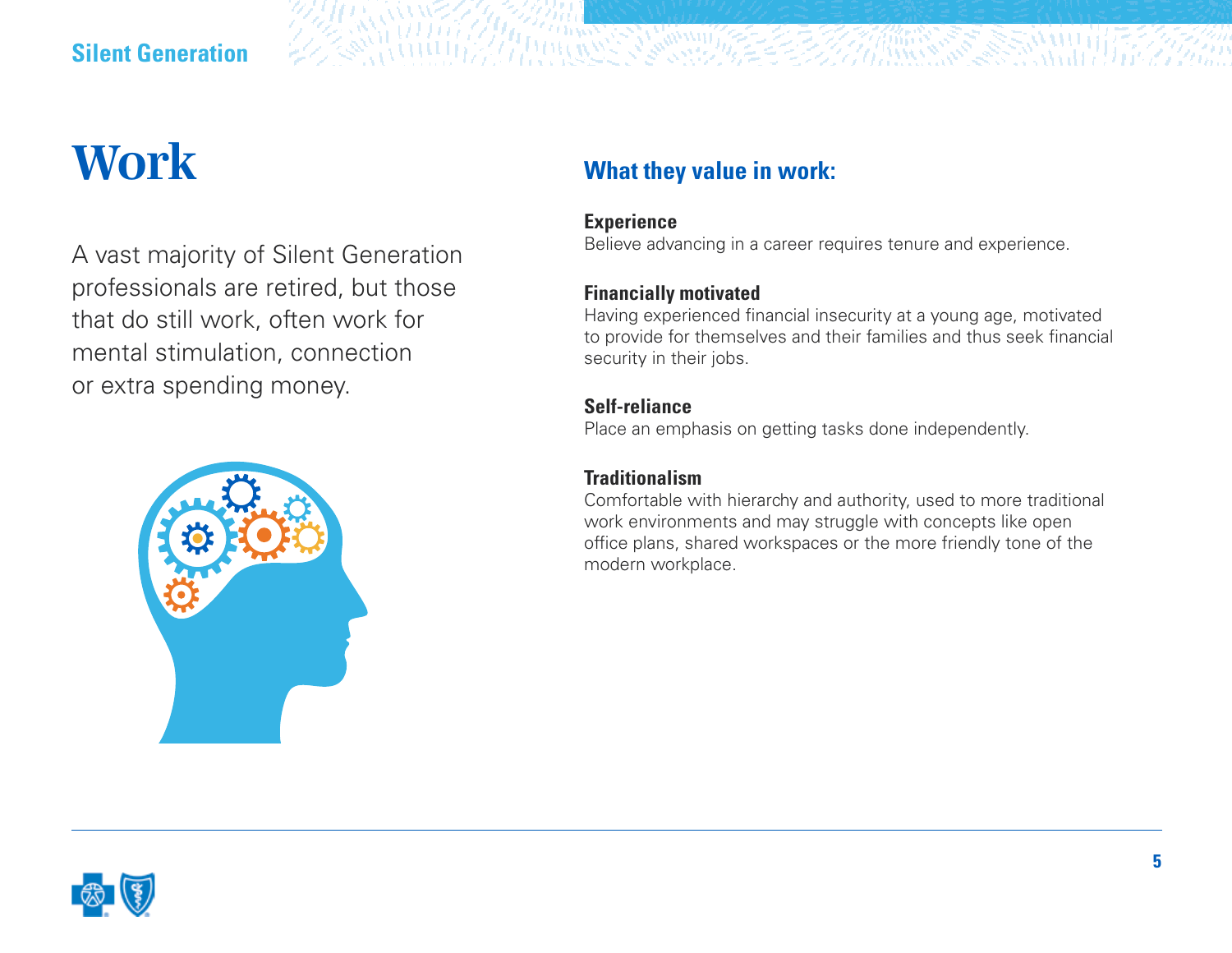# *Shopping and commerce*

Preference for in-store experience ultimately characterizes the Silent Generation's approach to shopping. Nearly one quarter of Silent Generation members shop strictly in store, more than any other group. And when they do shop online, it's about the ease of not leaving home.

## **As consumers, they value:**

#### **Money over brand name**

Only 3% buy a product for its brand name, prioritizing value first.

E E FAMILIANO EST

#### **Reliability and guarantees**

Want assurance money is well spent with things like quality guarantees.

#### **Go-to retailers**

**CONNECT SHOWER** 

More likely to shop at a particular outlet than searching for specific brands like other generations.

**Highest annual spending categories:**



**Travel** 



drug store

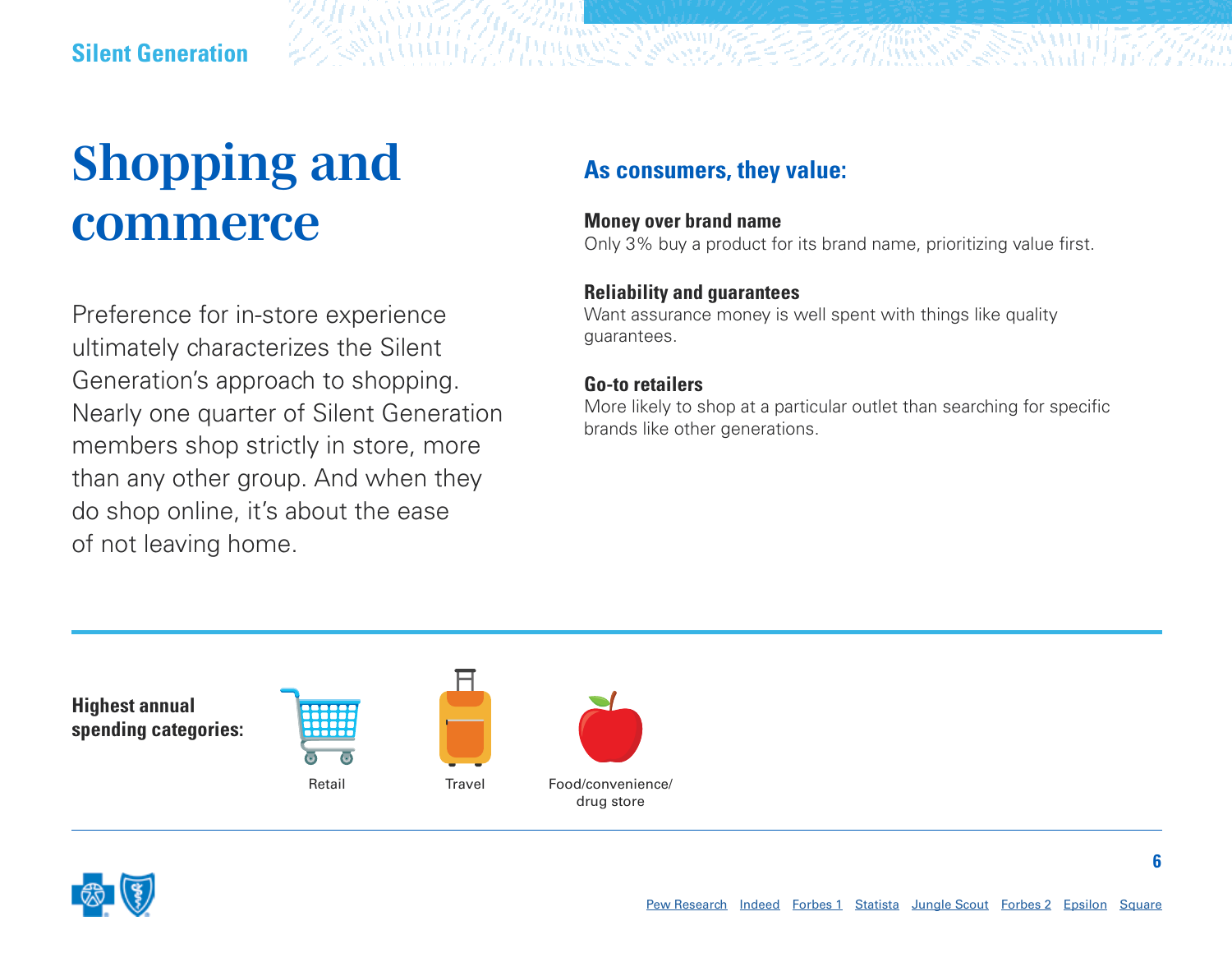<span id="page-6-0"></span>

# *Baby Boomers*

# Hardworking Dreamer

Born during the post World War II baby boom, Baby Boomers in the United States experienced a period of high economic growth, employment and prosperity as adolescents in the 1960s. Raised by hard workers who lived through the Great Depression, Baby Boomers were raised to value hard work, but with the new promise of 'the American dream.'

#### **Age:**

57–75 years old

#### **Life Event Context:**

Vietnam War, Civil Rights Movement, Cold War, space exploration (Apollo II), JFK assassination

**Representation of labor force:** 23% (33.4MM)

#### **Values and attitudes:**

**Optimism** Relationships Hardworking and focused **Competitive** Independent Seek stability

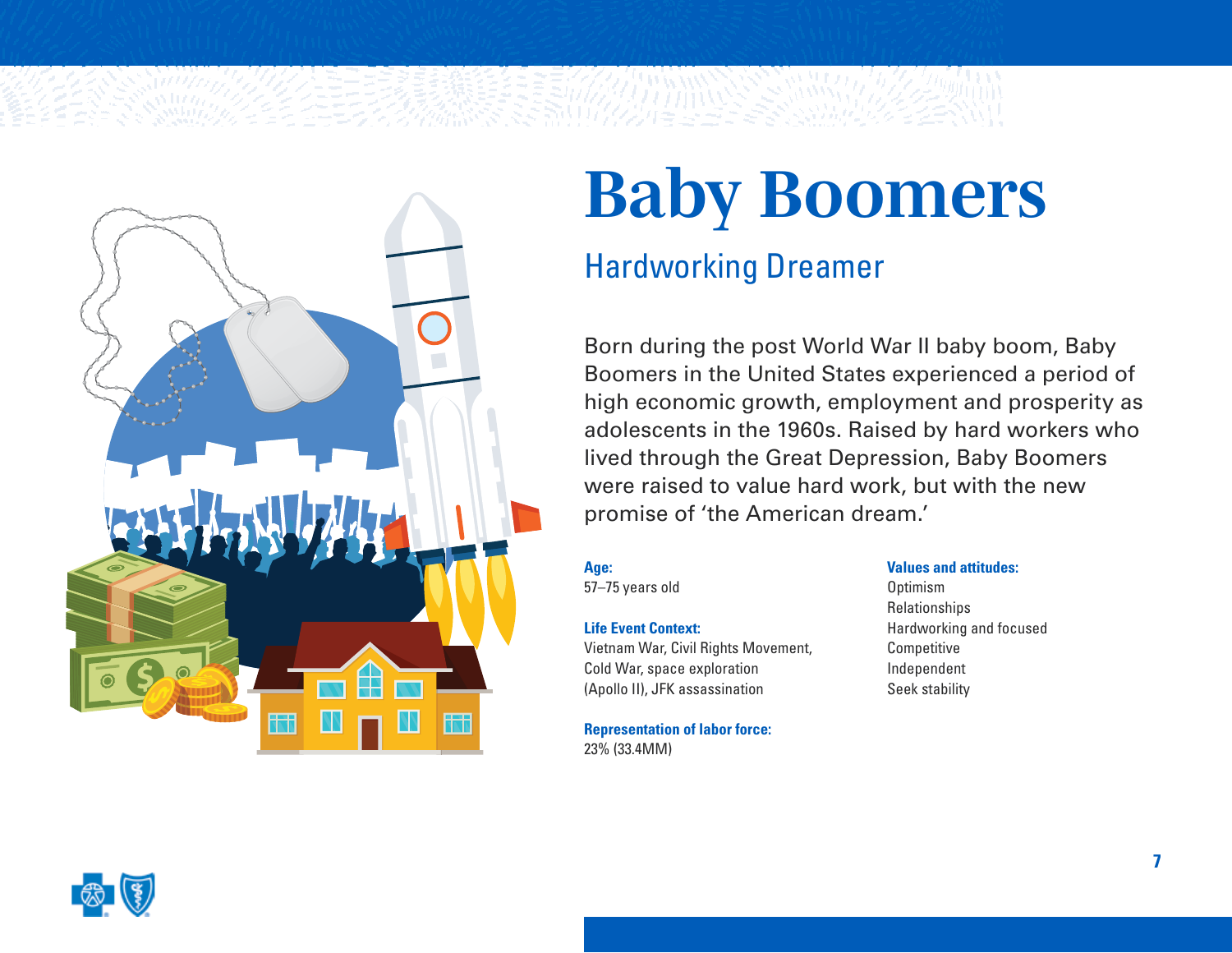### **Baby Boomers**

# *Work*

The number of retired Baby Boomers rose more from 2019 to 2020 than in prior years. And by September 2020, 40% of Boomers were retired.



## **What they value in work:**

#### **Visibility**

**AN WHIPPER MARKET AND RESEARCH** 

Want managers to see them showing up and working hard (remote work may be a greater challenge for Baby Boomers in this regard).

#### **Self-sufficiency**

Raised with the idea of 'the American dream' and hold a belief they have to work hard to get where they want to be.

#### **Work is an identity component**

Invested in families and hobbies, job/career is also a defining part of their identity. Take pride in their careers and companies.

# **Top Industries**

- Healthcare and social assistance
- Manufacturing
- Retail trade
- Education services
- Professional and technical services
- Construction
- Transportation and warehousing
- Finance and insurance
- Management and administration

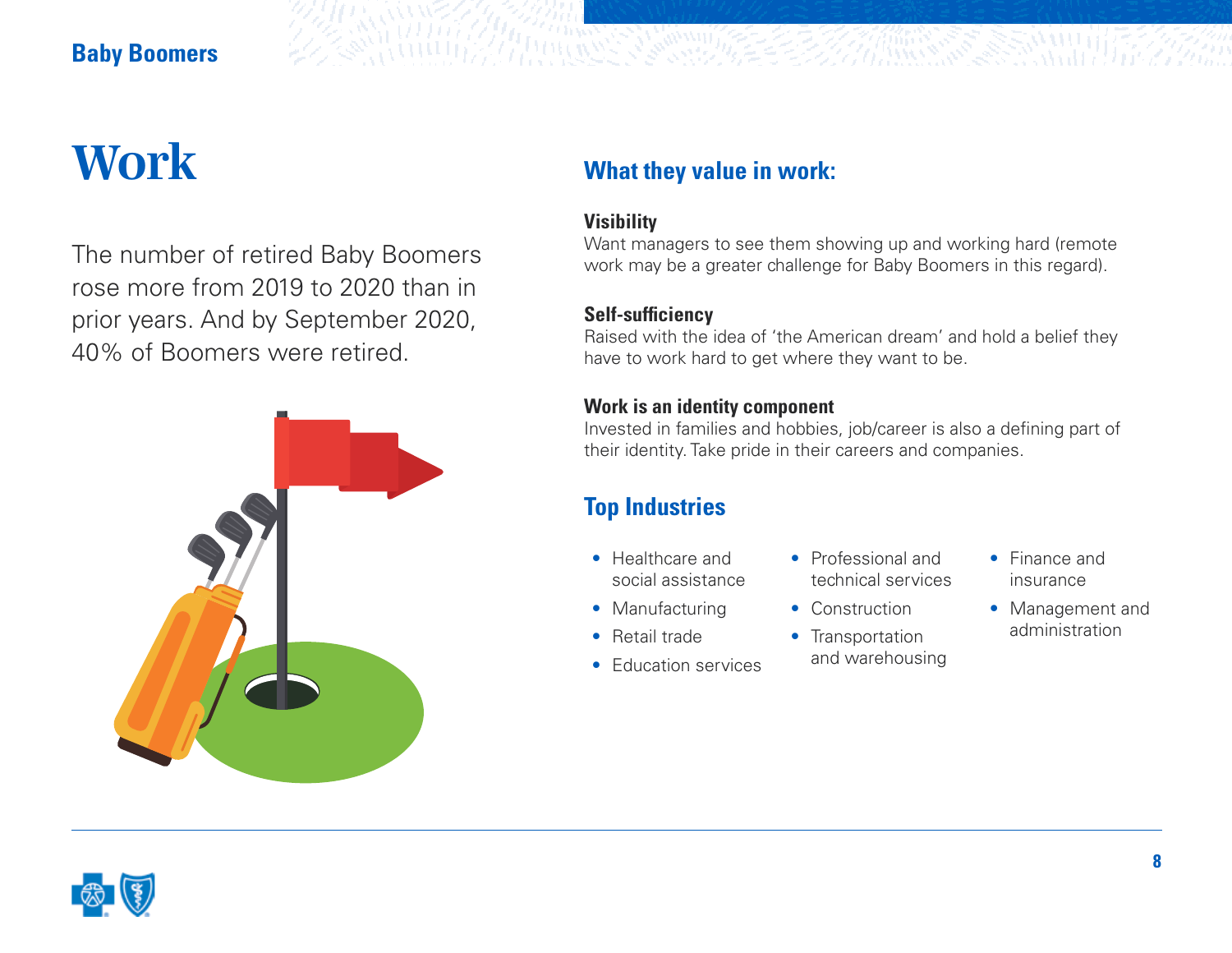# *Shopping and commerce*

Baby Boomers demonstrated the largest shift to e-commerce since the start of the pandemic, with an increase from 25% to 37%. Yet they still prefer to buy products in-store rather than online.

### **As consumers, they value:**

#### **Customer service**

WILLIAM CONTRACTOR

Quality interactions with brands and their employees (online and in-store).

#### **Trusted recommendations and reviews**

When making purchase decisions, look to others for validation.

#### **Good value for money**

Not just about affordability, but getting a quality product at a reasonable price point.

#### **Loyalty programs**

As of 2020, 79% of baby boomers were active in at least one loyalty program, the highest percentage of any generation.

**Highest annual spending categories:**







Finance Health Science

Home & garden

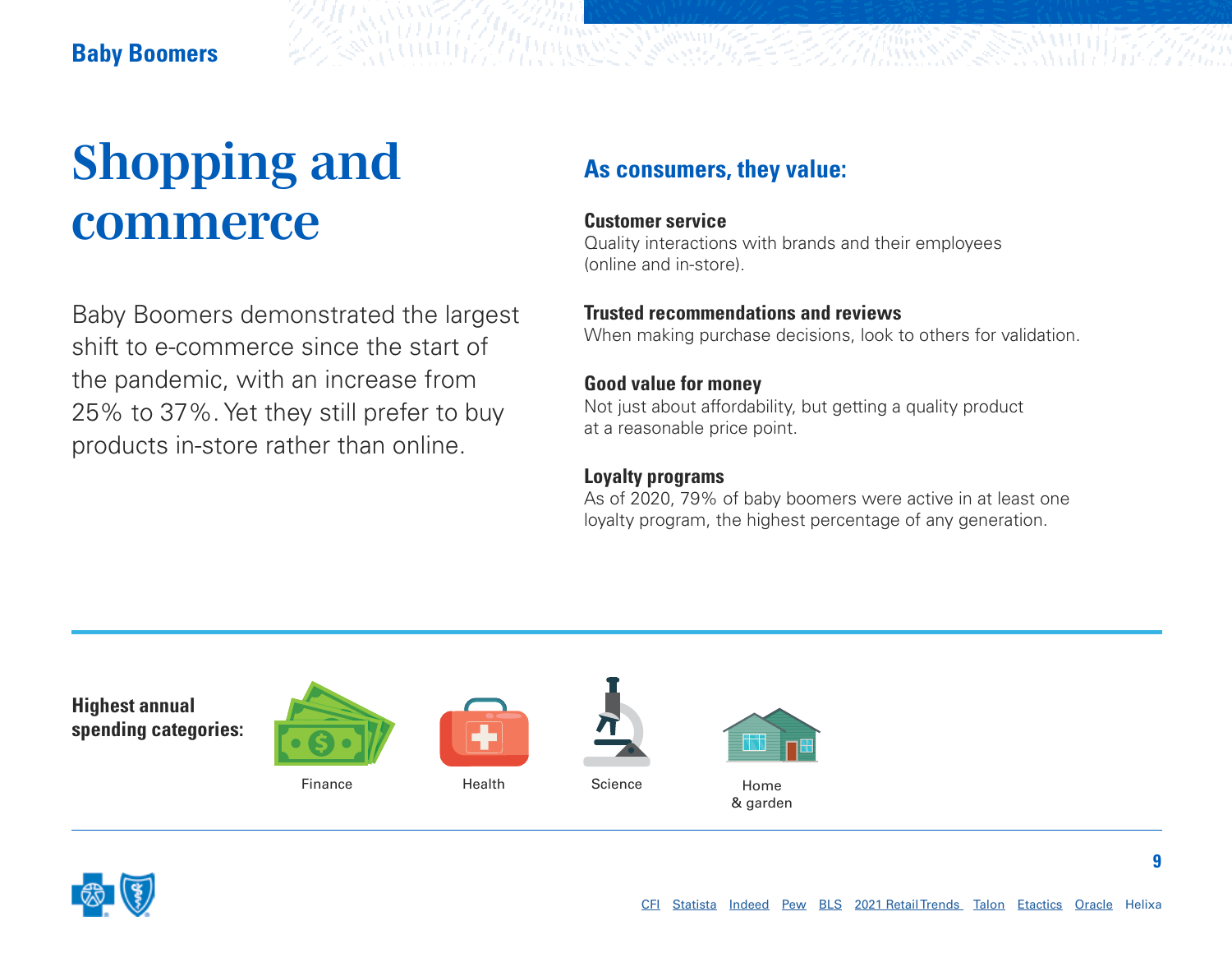<span id="page-9-0"></span>

# *Generation X*

# The Middle Child

Best known as "America's middle child", Gen Xers pride themselves on their individualism and nonconformist outlook, having grown up during radical social, technological and economic changes. They're now in their highest earning years professionally, while balancing taking care of both children and parents.

# **Age:**

41–56 years old

#### **Life Event Context:**

Fall of the Berlin Wall, AIDS epidemic, Jonestown massacre, Watergate, dot-com boom

#### **Representation of labor force:**  31% (45.4MM)

#### **Values and attitudes:** Skeptical and realistic

Independent Resourceful Seek work/life balance Adaptable Entrepreneurial

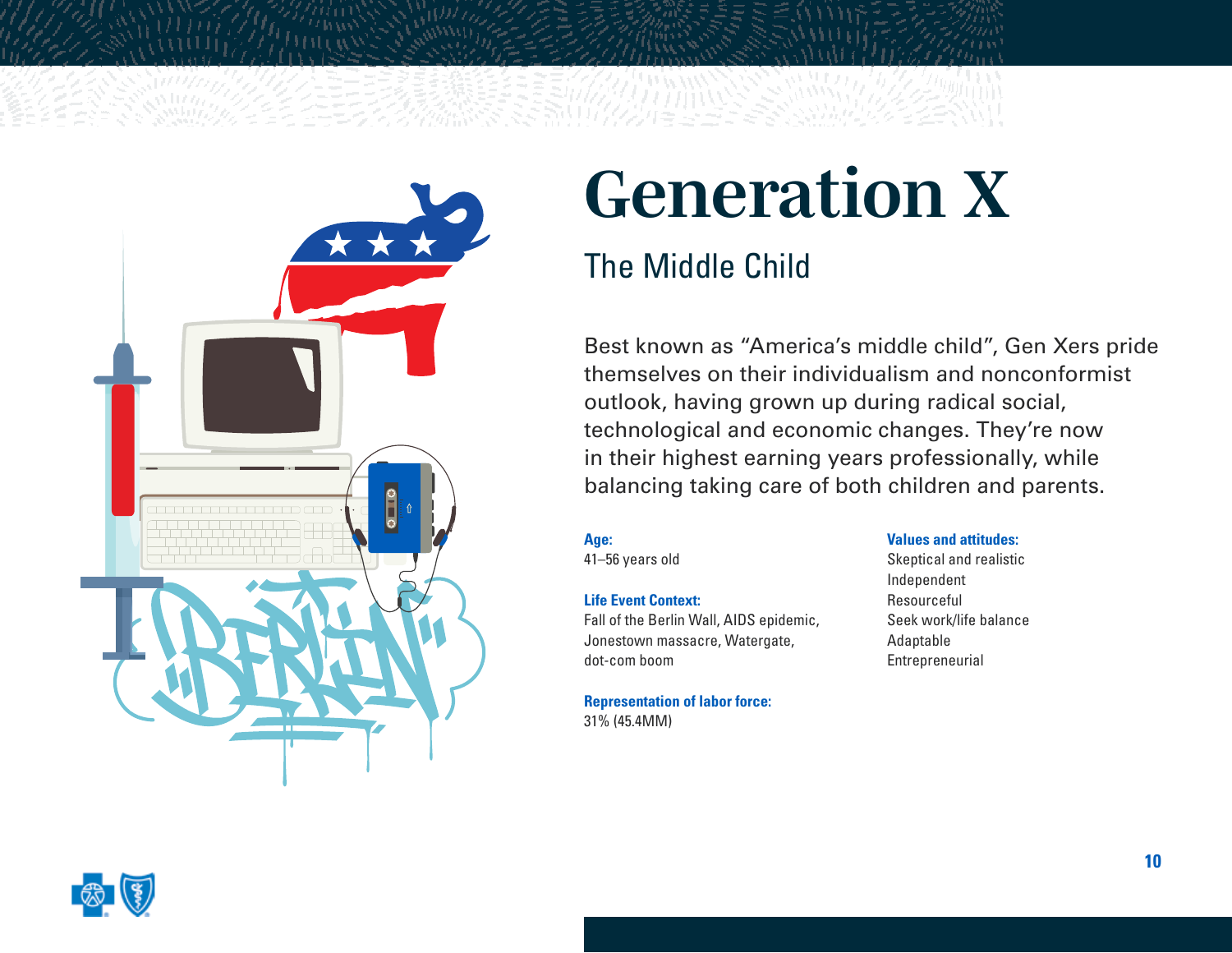### **Generation X**

# *Work*

Gen X experienced less frequent job loss than their younger or older generational counterparts during the pandemic. But nevertheless beared financial struggle, with one quarter of them experiencing an income drop by 50% or more in 2020.



## **What they value in work:**

#### **Autonomy**

Having grown up more independently, with the rise of two working-parent households, used to being resourceful and problem solving on their own.

#### **Flexibility**

Want the freedom to complete tasks and reach goals using the methods that work for them.

#### **Clarity**

Motivated by reaching specific goals, needs clarity on objectives and desired outcomes first so they can chart the best path forward.

#### **Balance**

While valuing work and career greatly, prefer a separation between work and personal, and the flexibility to prioritize life outside of work.

# **Top Industries**

- Healthcare and social assistance
- Manufacturing
- Professional and technical services
- Construction
- Public administration
- Finance and insurance
- Retail trade
- Transportation and warehousing
- Education services

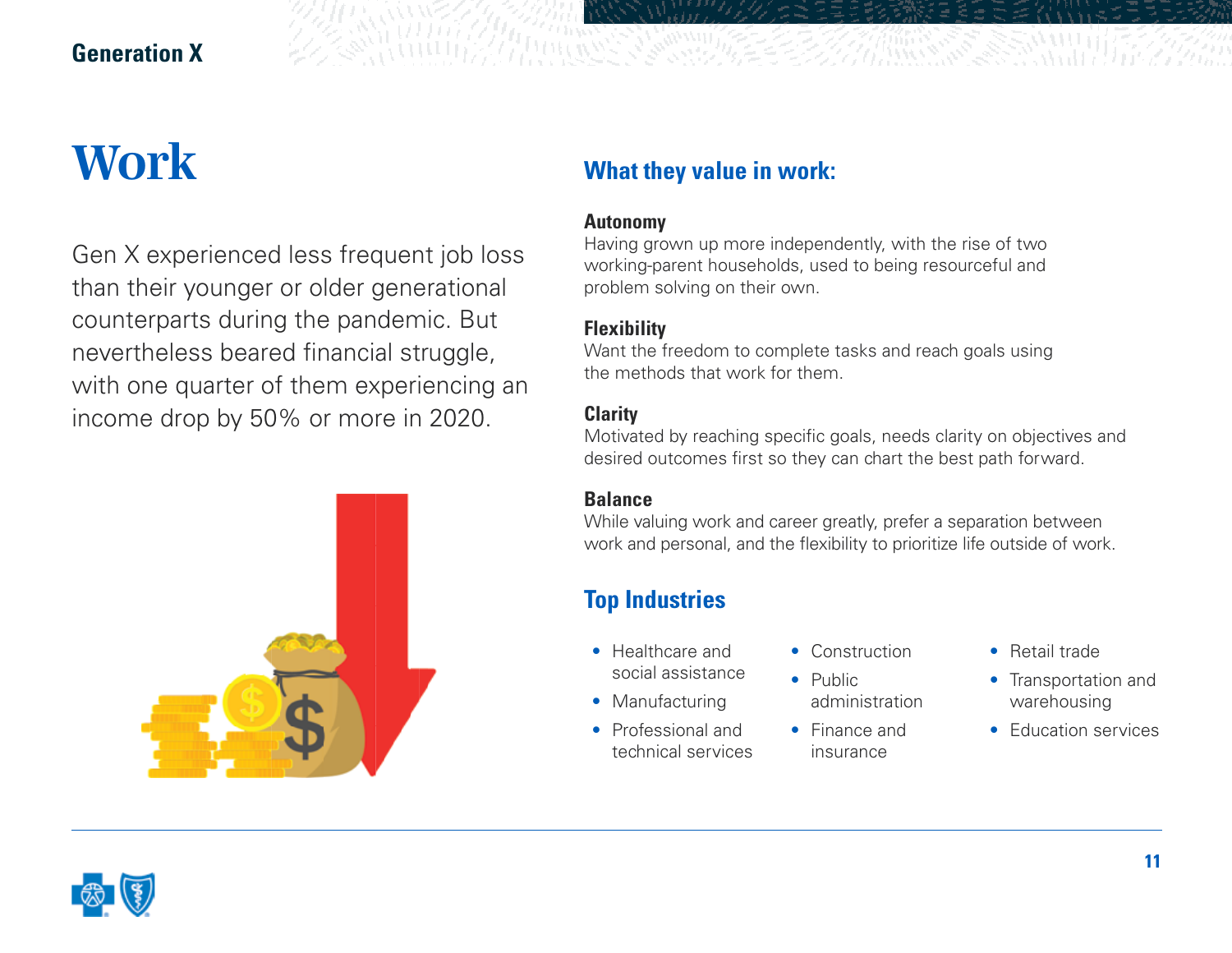#### **Generation X**

# *Shopping and commerce*

Known in the past for being brand loyal, Gen X members shifted focus to online bargains and purchasing store brands due to the pandemic's impact on their finances.

### **As consumers, they value:**

#### **Customer reviews**

Spends time evaluating via customer reviews as part of their bargain hunting, especially as online shopping has risen in popularity.

#### **Self-indulgence, when called for**

Looking ahead for the right time to make big purchases on travel, cars and household goods.

#### **Sustainability**

Sustainability conversation tends to center around demands of younger generations. But a great majority of Gen Xers prefer to buy from sustainable brands and are willing to pay more for them.

#### **Recommerce**

Reports shopping second-hand markets, like consignment retail, at levels on par with Millennials.



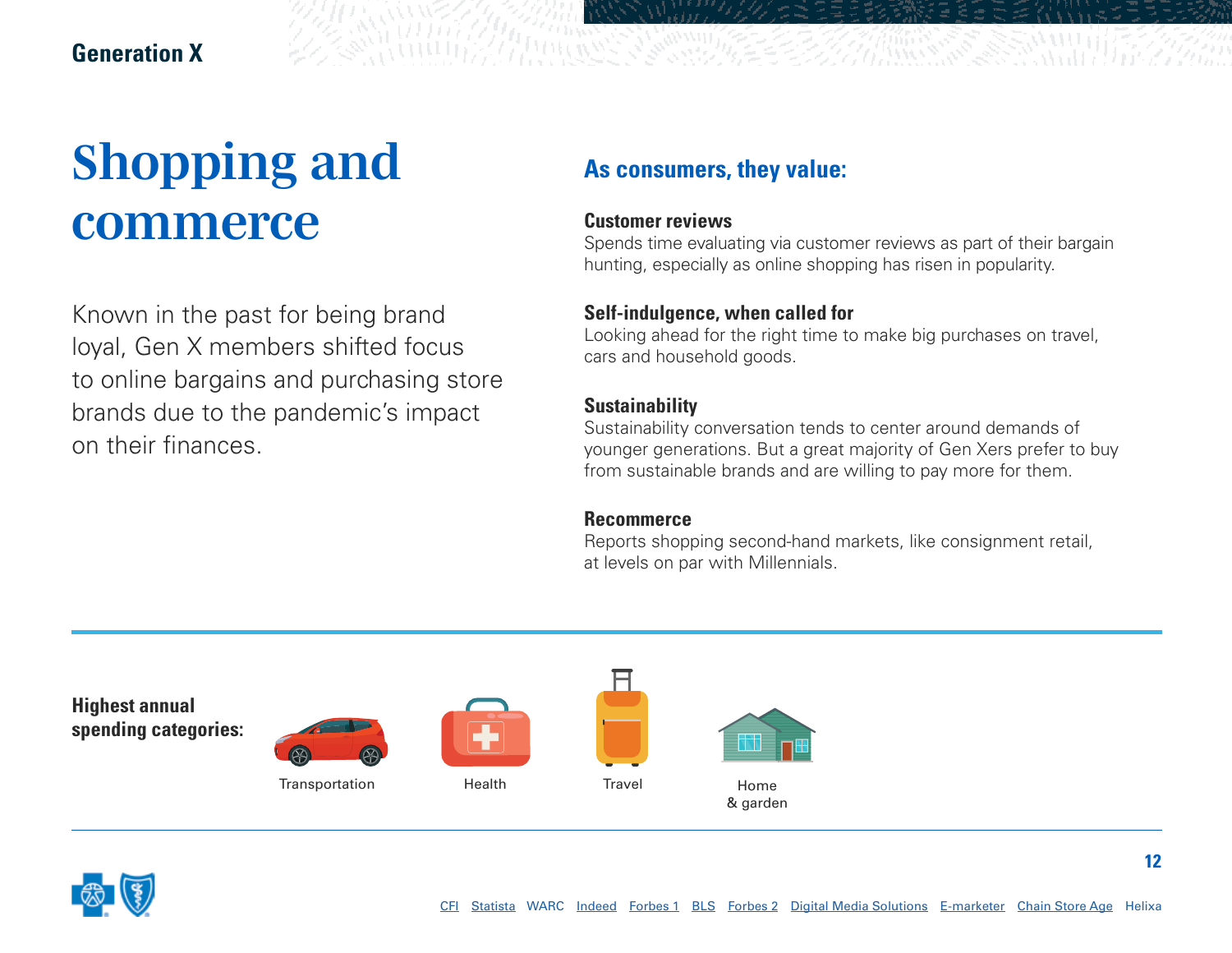<span id="page-12-0"></span>

# *Millennial*

# Purpose Seekers

Millennials were the first generation to have digital technology as adolescents, and grew up exposed to the growth of intense political polarization. Coming into adulthood during an economic recession gave way to Millennials having delayed or opted out of getting married or having children.

#### **Age:**

25–40

#### **Life Event Context:**

9/11, 2007–2009 recession, Afghanistan/ Iraq wars, legalization of gay marriage, tech revolution

#### **Representation of labor force:**

34% (49.9MM)

#### **Values and attitudes:**

Collaborative Ambitious Resilient Values-driven Social change Confident Questioning

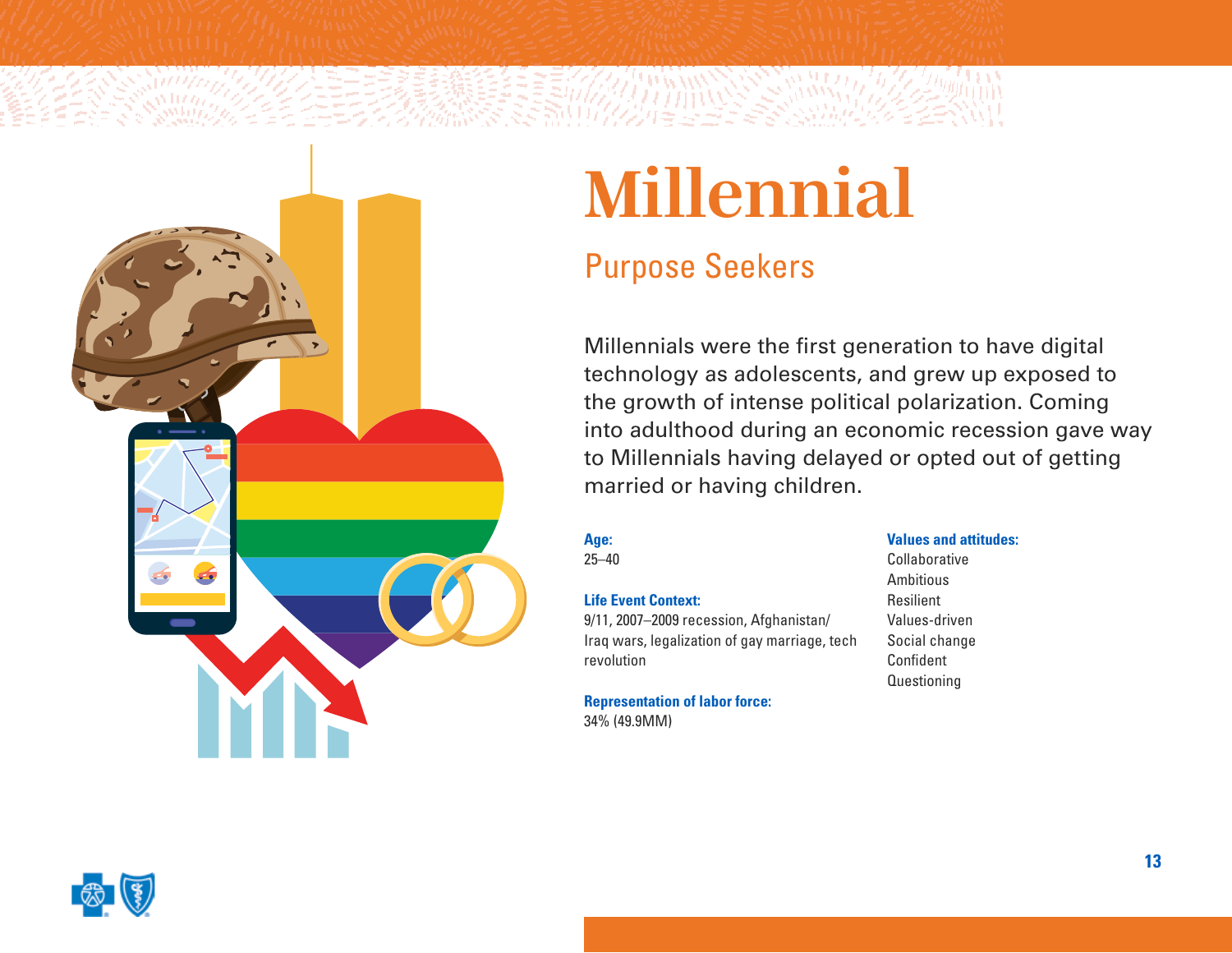### **Millennials**

# *Work*

Having largely gotten their foot in the door professionally, Millennials are now primarily focused on career growth and stability. It's meant many have had the confidence to make job leaps.



## **What they value in work:**

#### **Flexibility**

**《新闻***话经历学***编**》《文学》

Prefer flexible work schedules and work places, often wanting hybrid or remote options and the chance to work outside the traditional 9-to-5. Currently, 70% say that the ability to work from anywhere in the world is important.

第*年的新版版版* 

#### **Work life balance**

Prefer jobs that allow pursuit of passions and family time, and may even take jobs that offer more flexibility in exchange for lower pay.

#### **Praise and rewards**

Having grown up with consistent feedback loops with digital communication and social media, more reliant on praise and encouragement to achieve goals.

#### **Innovation**

Discontent with the status quo, question the way of things to find improvements and efficiencies.

# **Top Industries**

- Healthcare and social assistance
- Professional and technical services
- Manufacturing
- Retail trade
- **Education services**
- Construction
- Finance and insurance
- Accommodation and food service
- Public administration



**14**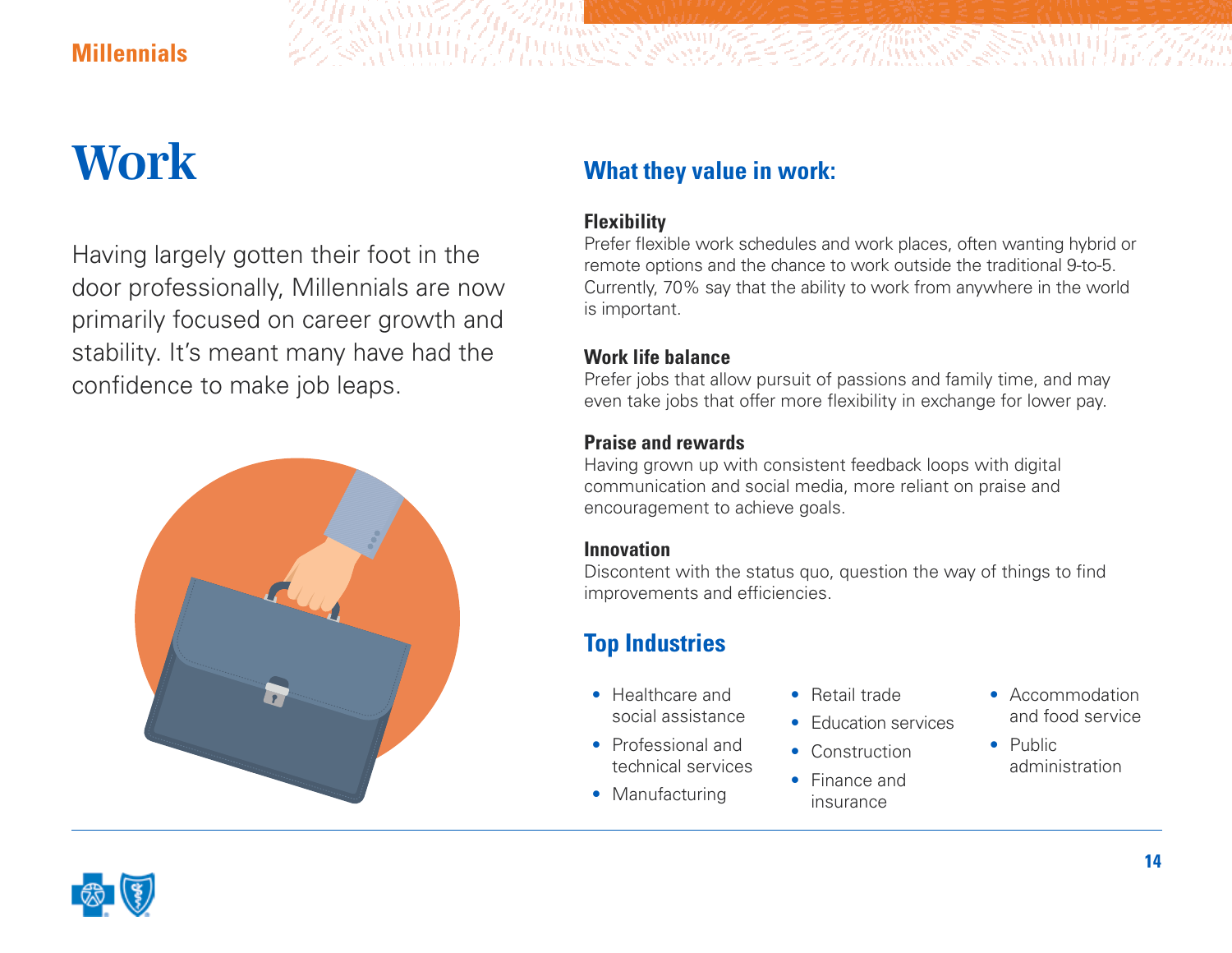# *Shopping and commerce*

Millennials are conscious consumers who believe their purchases can align with beliefs, spending their money on higher quality products online. And they're the only generation focused more on experiences than product. The pandemic gave rise to more indulgent, consumable purchases – which, for them, means convenience meals and sweet and cheesy snack foods.

### **As consumers, they value:**

#### **Ethical/environmentally focused**

Shops second-hand markets more than any other generation, and expect brands should try to become more sustainable.

ZZANIK SE

#### **Online ease and accessibility**

Spend lots of time shopping online, and want features that add ease (like AI chatbots and quick payment methods).

#### **Influence of peers**

*CONTRACTOR SERVICES* 

25% more likely than others to say that having a friend's recommendation for a product or service would encourage them to pay a bit more.







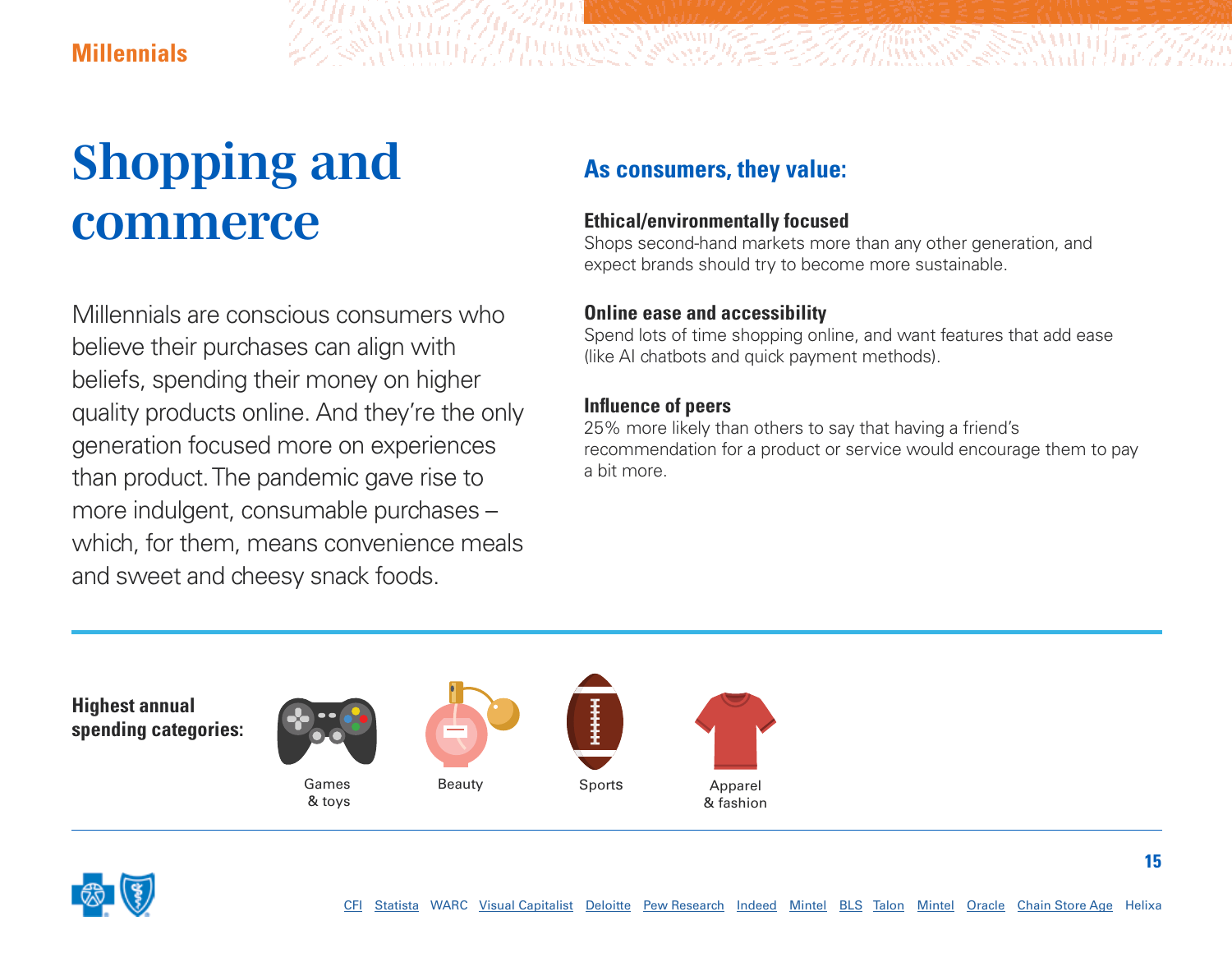<span id="page-15-0"></span>

# *Generation Z*

# Connected Changemakers

More racially and ethnically diverse than any other generation, Generation Z is also likely to be the most educated. They're true digital natives, and for now, seem to hold similar progressive values as their elder Millennial counterparts as they enter their most formative years. Having grown up hyper aware of political, social and environmental issues, they're proponents of change, collective action and the power of social media for good.

#### **Age**:

11–24

#### **Life Event Context:**  Gun violence, climate change, polarizing politics, COVID-19

**Representation of labor force:** 12% (17.2MM)

#### **Values and attitudes:**

**Change** Inclusion Action Pragmatic Financially conscious Entrepreneurial

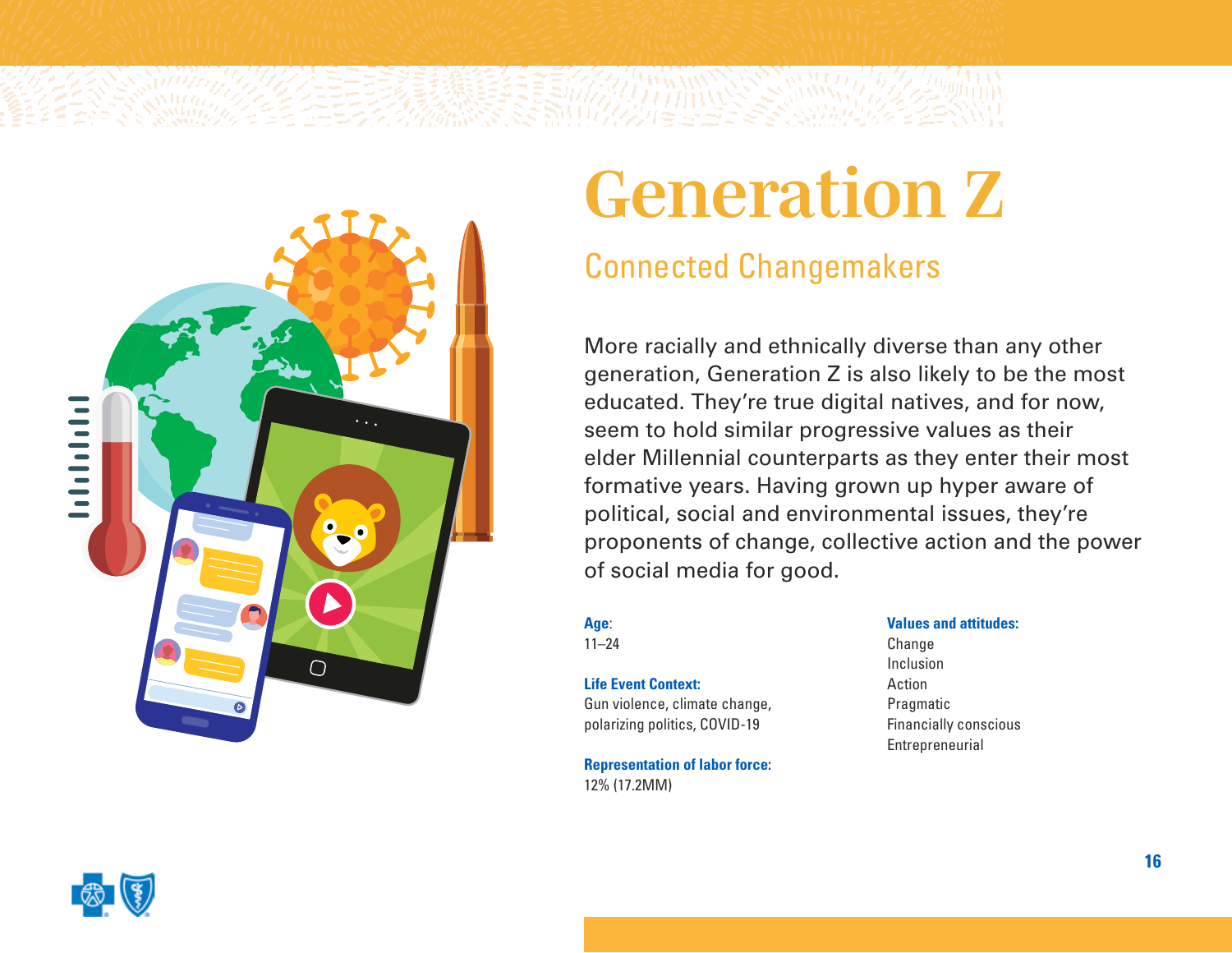### **Generation Z**

# *Work*

As the youngest generation in the workforce, Gen Zers were hit hardest by job loss, with half of the oldest Gen Zers (ages 18 to 23) reporting that they or someone in their household had lost a job or taken a cut in pay.



## **What they value in work:**

#### **In-person interactions**

Desires human connection, despite wanting remote flexibility. Recent study found that 75% of Gen Z respondents said they want to receive in-the-moment feedback from a manager in-person.

#### **Being heard**

Native to social media, used to expressing ideas and getting immediate feedback. Want to be heard out in the workplace.

#### **Flexibility and stability**

Like Millennials, want to work hard in return for flexible work policies without losing stable benefits like generous healthcare coverage.

# **Top Industries**

- Accommodation and food service
- Healthcare and social assistance
- Manufacturing
- **Education services**
- Construction
- Trade and warehousing
- Professional and technical services
- Finance and insurance

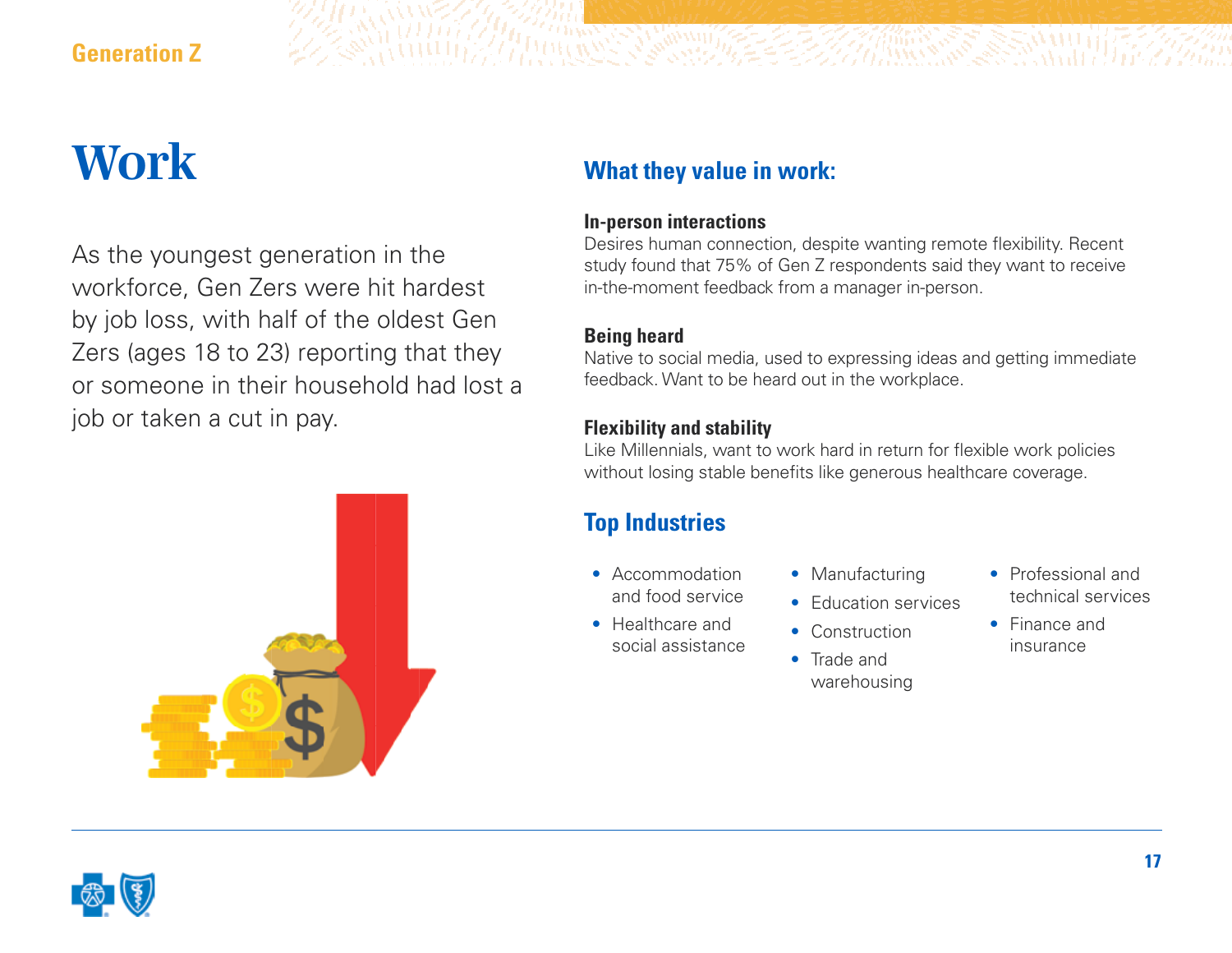# *Shopping and commerce*

Having been hit hard by the pandemic as the youngest in the workforce, 70% of Generation Z members are being more frugal and monitoring spending due to the pandemic. But when they do spend, it's on higher quality items and on any channel.

### **As consumers, they value:**

#### **Higher-priced and quality items**

22% of Gen Zers have used a buy-now-pay-later solution since the start of the pandemic to buy more expensive products.

#### **Environmentally conscious**

Most willing to pay more for sustainable products (73%).

#### **Support local and BIPOC owned**

76% plan to return to their pre-pandemic brands, but continue commitment to local, Black- and minority-owned and domestic products.

#### **Convenience enabled by technology**

Value innovation, not just for innovation's sake, but when it removes friction and adds ease into their digital interactions with brands.



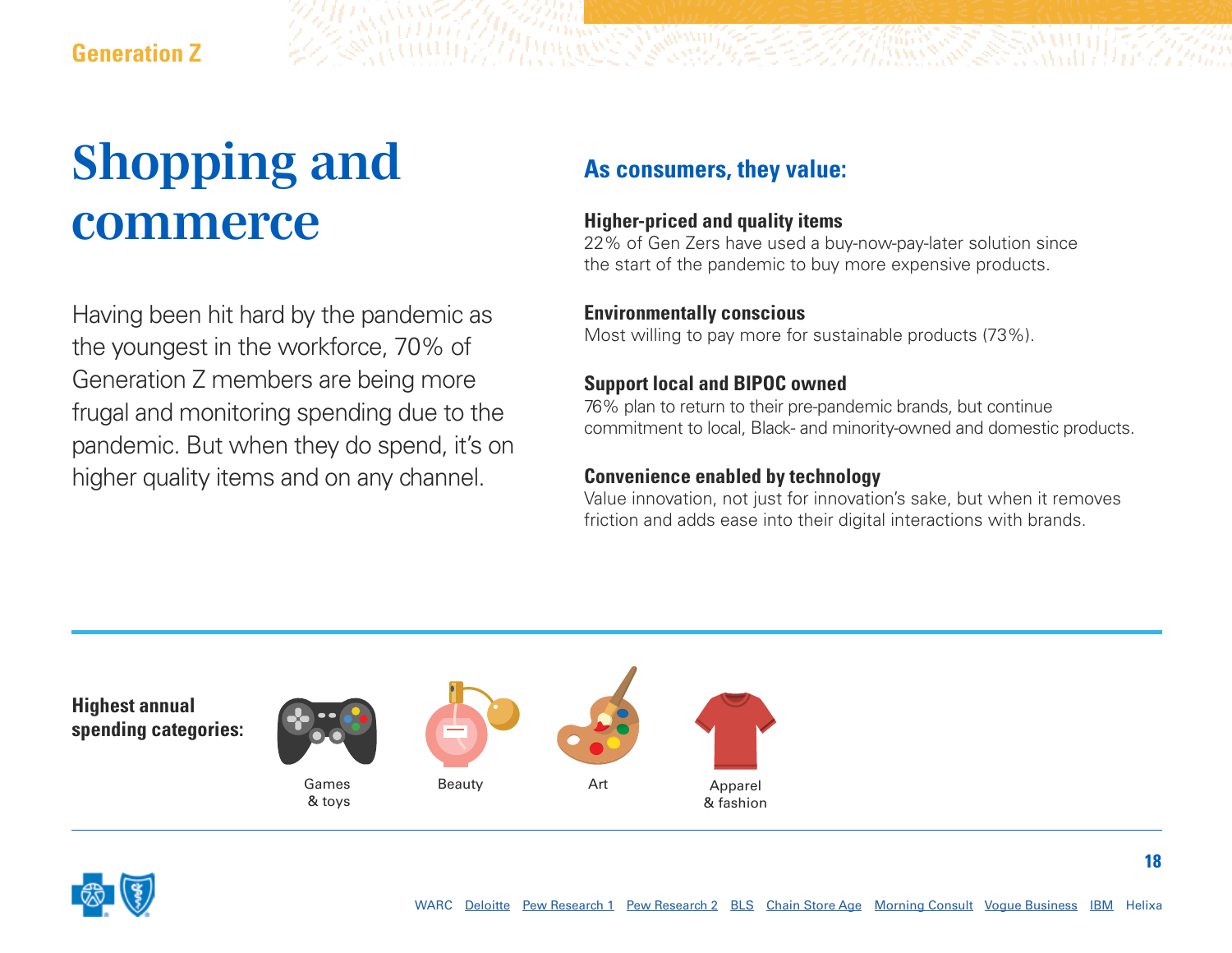<span id="page-18-0"></span>

# *Generation Alpha*

# The Adapters

Generation Alpha, kids of mostly Millennials, stand to be the most diverse, wealthiest and most well-educated generation yet. They will grow up interacting with humans as well as AI and robots, making them the most technologically immersed generation from a young age. They care about climate change and social justice, and while we know they're being shaped by an era of personalization and customization, defining traits will still evolve.

**Age:**  10 and younger

**Life Event Context**: Gun violence, climate change, polarizing politics, COVID-19

**Values and attitudes (thus far): Diversity** Hyper-connectivity Ownership and individuality Adaptable Lifelong learners

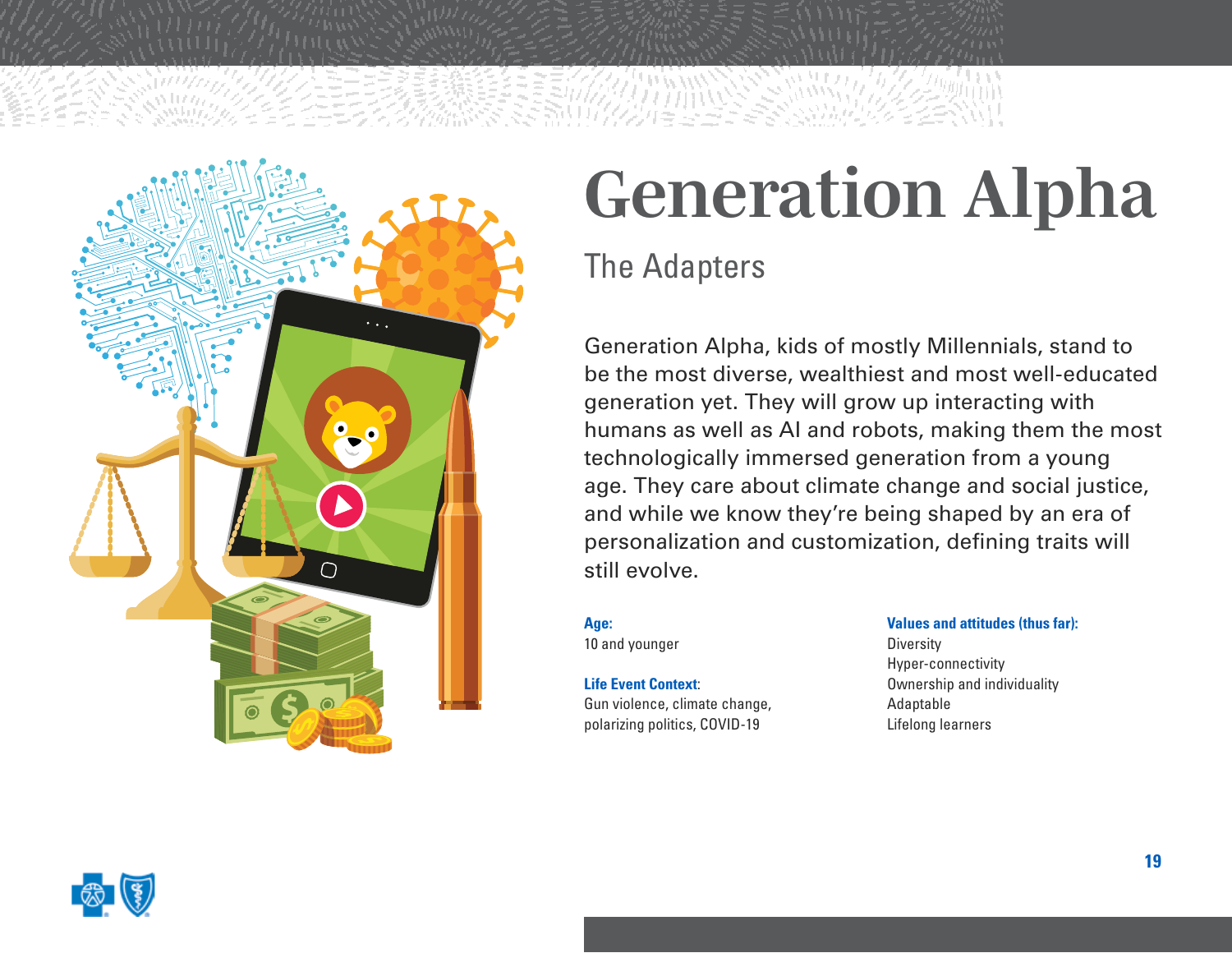# *Shopping, commerce and work*

#### **What we can expect of them as workers:**

#### **Emerging fields**

Work in fields such as cyber-security, app development and cryptocurrency.

#### **Tech with purpose**

Half want to use technology to make a difference in the world.

#### **Environment-conscious work**

63% said they are more interested in jobs linked to environmental protection than any other issue.

#### **Seek training**

By necessity, upskill constantly to adapt to the rapidly changing future of work.

**Whole human-first approach** No tolerance of workplaces that don't foster well-being.

### **What's emerging as young, influential consumers:**

ZZANNA

#### **Inclusion and non-binary existence**

Avoid gendered products, embracing for themselves or others, a non-binary identity.

#### **Purpose-driven**

Following their Millennial elders, 66% say they want to shop brands that contribute to a better world

#### **Native to environmental consciousness**

Expect brands to adapt to a greener future. Brands with environmental initiatives start including Gen Alpha (GM, Everybody In spot).

#### **Mindfulness and mental health**

Use products that help with self-soothing, mindfulness and coping with mental illness.



**20**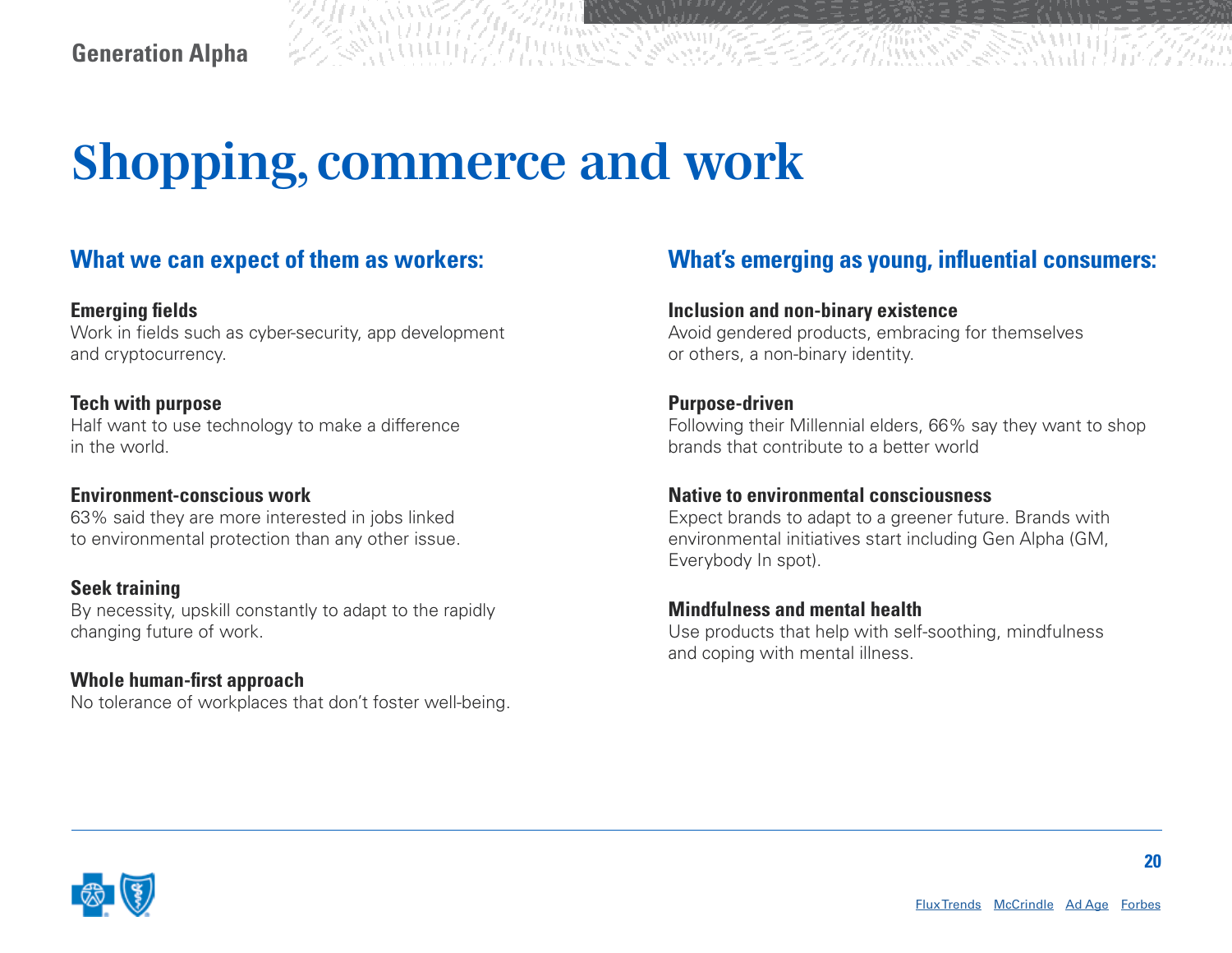# *A strong company brand starts from within.*

What do the benefits you offer say about your company? Why should a prospective employee choose your organization and why should the employees you currently have stay?